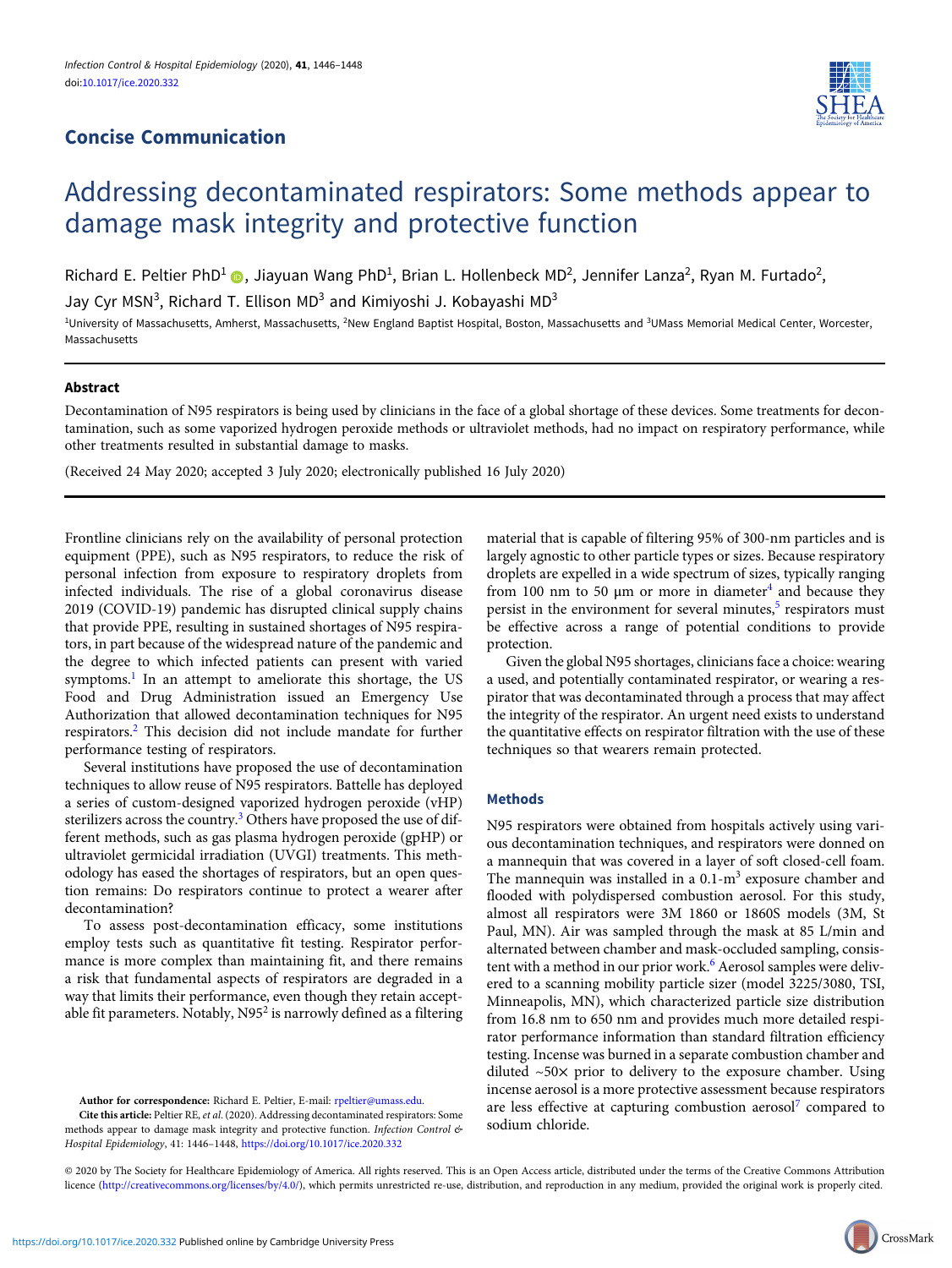| Technique                             | Trade Name and Specific<br>Cycles | No. of Respirators<br><b>Tested</b> | <b>Cycle or Dwell Time</b><br>(min) | Repeated Decontamination<br><b>Treatments</b> |  |
|---------------------------------------|-----------------------------------|-------------------------------------|-------------------------------------|-----------------------------------------------|--|
| Gas plasma HP                         | Sterrad 100S                      |                                     | 55                                  | 1x                                            |  |
|                                       | Sterrad 100NX Express             | 5                                   | 28                                  | 1x, 3x, 5x                                    |  |
|                                       | Sterrad 100NX Standard            |                                     | 47                                  | 1x                                            |  |
| Vaporized HP                          | <b>Battelle CCDS</b>              |                                     | 150                                 | 1x                                            |  |
|                                       | <b>Bioquell</b>                   |                                     | Varies                              | 1x                                            |  |
|                                       | Steris V-Pro Max II               | 10                                  | 28                                  | 1x through 10x                                |  |
| Ultraviolet germicidal<br>irradiation | Surfacide                         | 10                                  | 10 (per side)                       | 1x through 10x                                |  |
| 10% diluted bleach                    | N/A                               | 6                                   | 10                                  | 1x, 5x                                        |  |

<span id="page-1-0"></span>

|  |  | Table 1. Decontamination Treatments Evaluated This Study, Including the Number of Respirators Evaluated and the Number of Treatments |  |  |  |  |  |  |
|--|--|--------------------------------------------------------------------------------------------------------------------------------------|--|--|--|--|--|--|
|--|--|--------------------------------------------------------------------------------------------------------------------------------------|--|--|--|--|--|--|

Note. gpHP, gas-plasma hydrogen peroxide; vHP, vaporized hydrogen peroxide; UV, ultraviolet germicidal irradiation.



Fig. 1. Filtration efficiency of N95 respirators across different decontamination treatments. (a) Plot on left includes masks where efficiency was >90% at 300 nm, and reflects a well-functioning mask. (b) Plot on right represents other decontamination methods where performance appears degraded. Dashed horizontal and vertical lines intersect at 300 nm and 95%, which is the basis for N95 designation. Shaded region indicates 95% confidence interval of the smoothed fit. In 1b, KN95, NX Standard, and Bandana efficiency are <50% at 150 nm, and it is not shown for clarity.

Respirator decontamination was performed off site using standard hospital processing protocols, and the quantity of masks was limited. The related data are summarized in Table 1.

#### Results

Respirators were characterized by filtration efficiency, which is a ratio of particles that are immobilized by a respirator relative to concentrations in the chamber. For each mask, this ratio is calculated for each of 107 different measured particle sizes.

Figure 1 shows filtration efficiency across measured particle sizes across a spectrum from 16.8 nm to 650 nm. Experimental error was estimated at 5%; thus, when a particular mask was observed to filter 90% or more particles at 300 nm, it was deemed consistent with performance as a N95 respirator (Fig. 1a). Other respirators that do not meet this threshold were deemed inconsistent with this protection and are included in Figure 1b.

Respirators that were treated with vHP, or shorter decontamination cycles of gpHP, retained their original filtration capabilities. These included Battelle Critical Care Decontamination System (CCDS) and Bioquell (both processed just once), or Sterrad 100NX Express (processed up to 5 times). Steris V-Max Pro produced similar results; respirators maintained their filtration efficiency up to 10 treatments. Most ultraviolet treatments had minimal impact on respirator performance.

In contrast, gpHP treatment (by Sterrad 100S or Sterrad 100NX standard) degrades respirator filtration performance, with substantially decreased collection efficiencies across the entire size distribution. UVGI appears to degrade respirator performance after 9 repeated cycles.